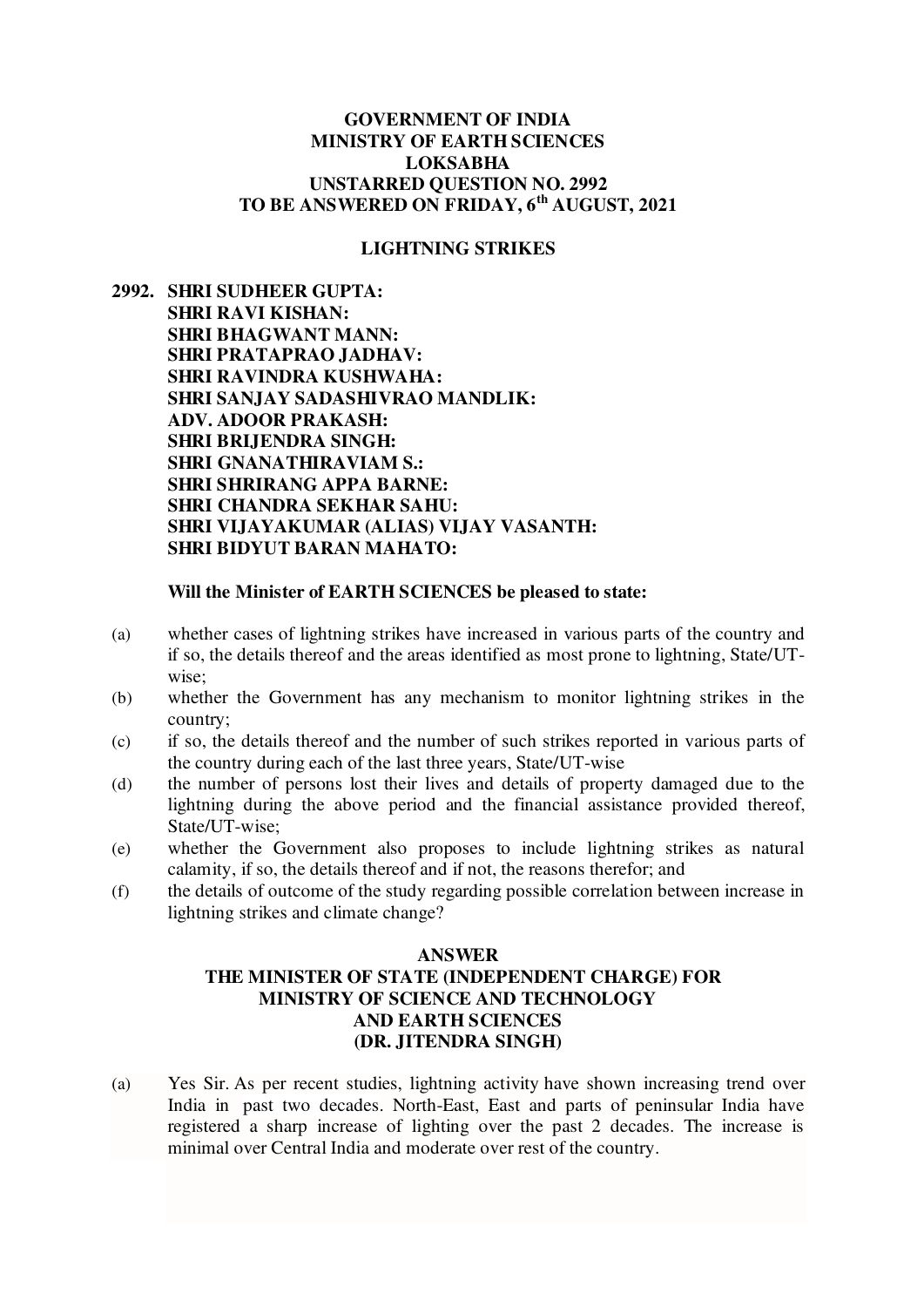(b) Yes. Indian Institute of Tropical Meteorology (IITM), Pune, an autonomous research and development institution under the Ministry of Earth Sciences (MoES), has established a lightning location network strategically installed at 83 places in the country to detect and locate lightning strikes with utmost accuracy. Central processor of this network located at IITM, receives and processes the signal received from the network and identifies the location of lightning strikes with less than 500 m accuracy. The output from this network is shared with India Meteorological Department (IMD) and various State Government and is used for nowcasting purposes.

From National Weather Forecasting Centre, these forecasts and warnings are given in meteorological sub-divisional scale where as State Meteorological Centres issue the same in district level. In addition to that, thunderstorms and associated disastrous weather phenomena are covered by nowcast (forecast for next 3 hours issued every 3 hours) in the location/district level by State Meteorological Centres. At present this facility is extended to all the districts and for about 1084 stations across the country.

Along with the forecasts and warning for thunderstorms, guidelines for the public for necessary precautions while getting exposed to thunderstorm are also being included now a days. These guidelines had been finalized in collaboration with National Disaster Management Authority (NDMA).

In 2020, Damini Lightning apps was developed by IITM-Pune and MoES. The App is monitoring all lightning activity which are happening in specifically for all India and alert the person if lightning is happening near the person by GPS notification under 20KM and 40KM radius. Details description of instruction, precautions is provided in apps while in lightning prone area. **Do and Don't** for in specific situation is strictly followed when lightning happen nearby for safety purpose. It also provides the lightning warning at the location valid for next 40 minutes.

- (c) Like any other natural hazard, lightning also exhibit inter annular variability. As compared to 2019, there is a 25% increase in lightning strikes in 2020. However, in 2021, data till June shows 10% decrease in lightning strikes compared to corresponding period of 2020. Details of Cloud-to Ground strikes reported in 2019,2020 and 2021 (till June) is given in Annexure-I.
- (d) As per the Annual Lightning Report prepared by Climate Resilient Observing Systems Promotion Council (CROPC) in collaboration with IMD, State-wise details of deaths due to lightning during (01 April 2020 to 31 March 2021 is shown in **Fig.- 1.** For related details, the full report available on the following link :

**[https://reliefweb.int/sites/reliefweb.int/files/resources/Annual%20Lightning%20](https://reliefweb.int/sites/reliefweb.int/files/resources/Annual%20Lightning%20Report%202020-2021%20%28Executive%20Summary%29.pdf) [Report%202020-2021%20%28Executive%20Summary%29.pdf](https://reliefweb.int/sites/reliefweb.int/files/resources/Annual%20Lightning%20Report%202020-2021%20%28Executive%20Summary%29.pdf)** 

- (e) Lightning is a disastrous weather phenomena associated with thunderstorm. IMD issues forecast and warnings for thunderstorms and associated weather phenomena five days in advance with regular updates, as and when the situation arises.
- (f) Associated with the global warming, increase in various extreme weather conditions including lightning events have been observed in the country in line with increase in such events observed over various other parts of the globe.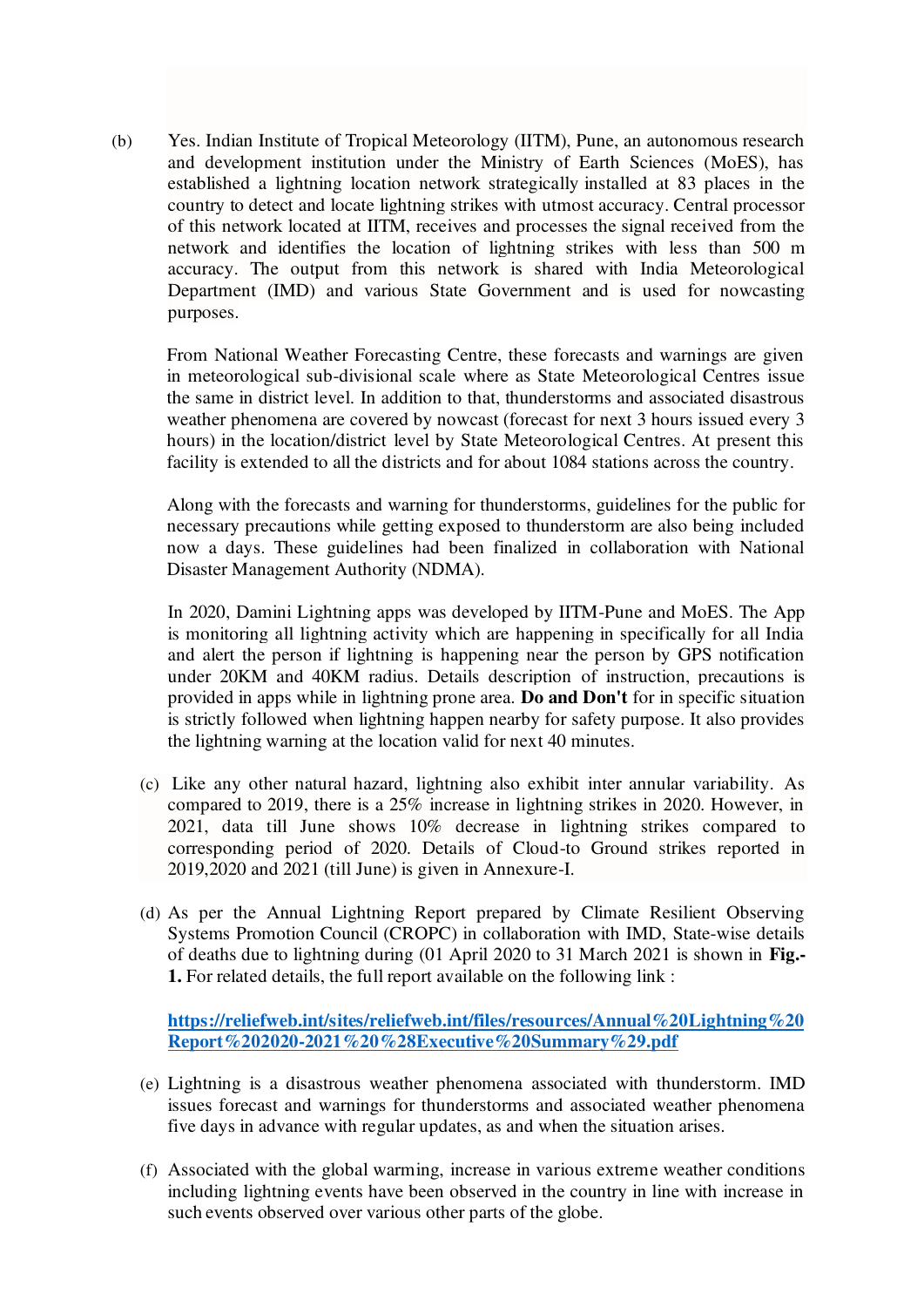### **Annexure-I**

# **Cloud-to Ground lightning strikes**

|                          |        |        | 2021   |
|--------------------------|--------|--------|--------|
|                          |        |        | (upto  |
| <b>STATE</b>             | 2019   | 2020   | June)  |
|                          | 230296 | 194011 | 106058 |
| <b>Andhra Pradesh</b>    |        |        |        |
| <b>Arunachal Pradesh</b> | 3871   | 5756   | 3334   |
| Assam                    | 65109  | 79378  | 54685  |
| <b>Bihar</b>             | 148225 | 423024 | 150154 |
| Chhatisgarh              | 343099 | 653967 | 262512 |
| Goa                      | 8497   | 1945   | 4611   |
| Gujrat                   | 201758 | 259674 | 18899  |
| <b>Haryana</b>           | 29411  | 63957  | 23304  |
| <b>Himachal</b>          | 18022  | 20621  | 15241  |
| <b>Jharkhand</b>         | 321840 | 65904  | 256964 |
| <b>Karnataka</b>         | 329460 | 586645 | 215322 |
| <b>Kerala</b>            | 137458 | 181433 | 90901  |
| <b>Madhya Pradesh</b>    | 539222 | 173607 | 285144 |
| <b>Maharashtra</b>       | 402512 | 568754 | 213967 |
| <b>Manipur</b>           | 8339   | 459208 | 6193   |
| Meghalaya                | 52949  | 9941   | 41906  |
| <b>Mizoram</b>           | 28615  | 64126  | 13884  |
| <b>Nagaland</b>          | 5303   | 27000  | 2941   |
| Odisha                   | 564293 | 60403  | 276696 |
| Punjab                   | 30029  | 715035 | 27694  |
| Rajasthan                | 182588 | 62854  | 80718  |
| <b>Sikkim</b>            | 378    | 212327 | 2035   |
| Tamilnadu                | 225194 | 2952   | 75135  |
| Telangana                | 174816 | 214458 | 70266  |
| <b>Tripura</b>           | 29415  | 147300 | 15557  |
| <b>Uttar Pradesh</b>     | 244976 | 109739 | 117168 |
| <b>Uttarakhand</b>       | 17991  | 345506 | 17129  |
| <b>West Bengal</b>       | 363262 | 36574  | 305158 |
| Chandigarh               | 95     | 568176 | 74     |
| Dadar & N Haveli         | 550    | 3119   | 62     |
| Daman & Diu              | 255    | 241    | 2      |
| <b>Delhi</b>             | 1334   | 1393   | 767    |
| Lakshadweep              | 845    | 100    | 1292   |
| <b>Puducherry</b>        | 535    | 1694   | 352    |
| Jammu & Kashmir &        |        |        |        |
| Ladakh                   | 53939  | 6961   | 28721  |
| Andaman & N              | 4679   | 2356   | 2230   |